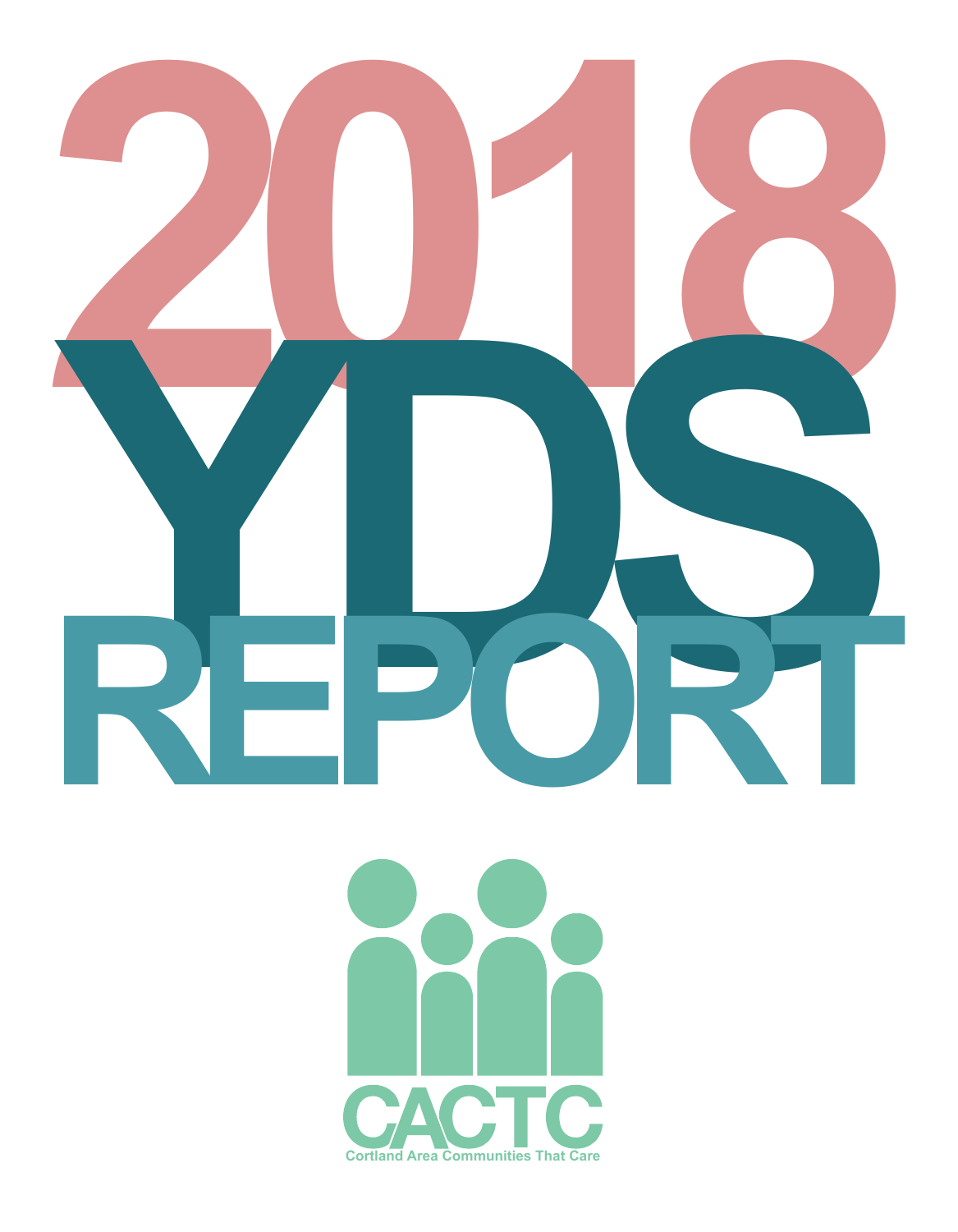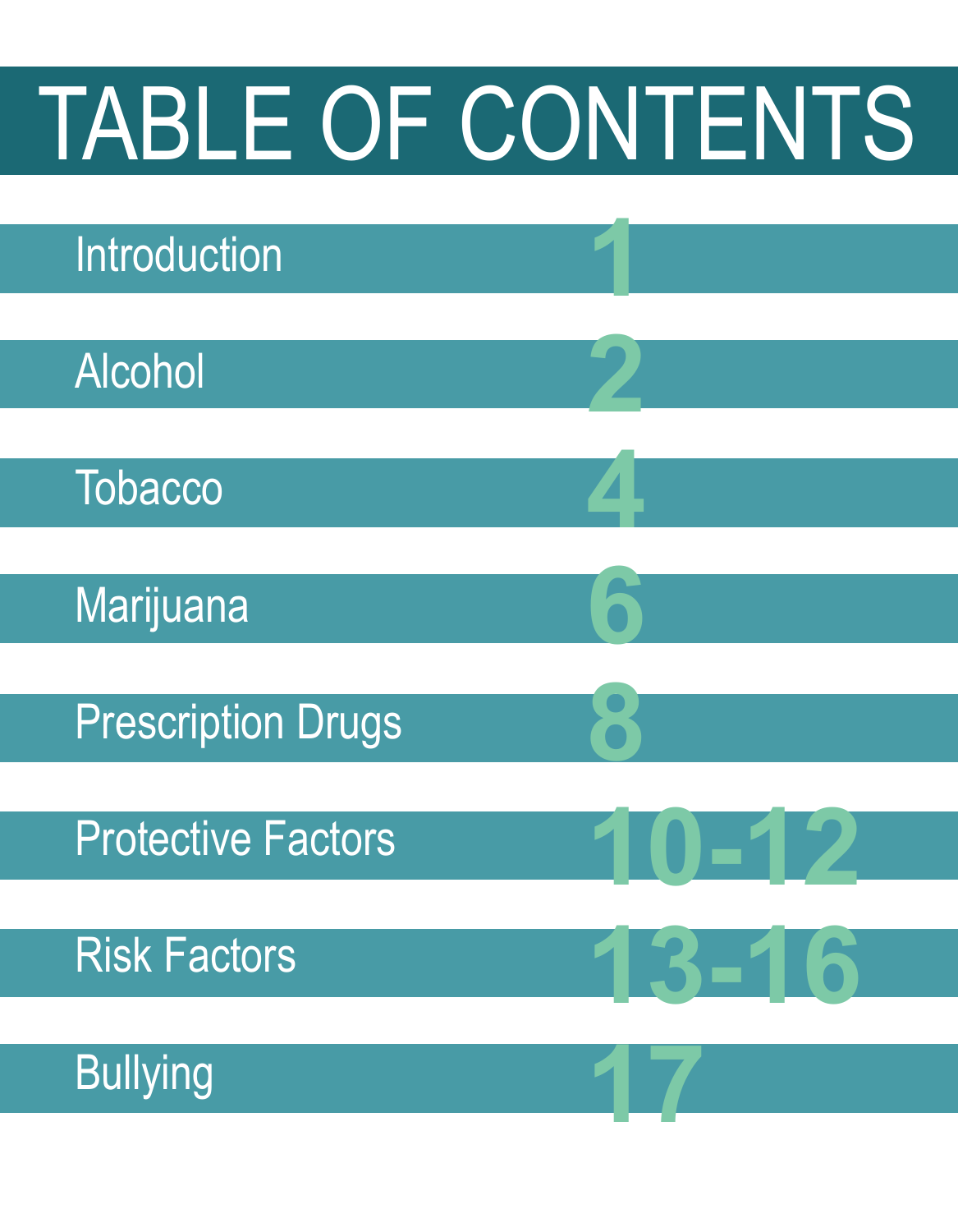## PAGE 1 INTRODUCTION

This report summarizes findings from the New York State PFS Youth Development Survey administered by Cortland Area Communities that Care Coalition during the 2018-2019 school year. The survey instrument was designed to assess risk and protective factors that predict substance use and other problem behaviors such as bullying and delinquency. The Youth Development Survey is especially valuable because it provides information on risk and protective factors for school districts and other agencies to use in planning effective programs, strategies, and policies.

The PFS Youth Survey was administered to 1,349 students in grades 7-12 in partnership with the Cortland, Marathon, McGraw and Cincinnatus School Districts.

The survey data is used to guide the planning process for CACTC and its partners. CACTC and our partners use countywide data for its planning process; however, each individual school that participates in the survey also receives school level data that is used for their planning purposes.

CACTC has administered a countywide youth survey since 2002. This yearly survey has allowed us to identify problem areas to address and track our progress. For example, we know that there has been a significant reduction in 30-day alcohol use since the survey was first administered in 2002.

The mission of CACTC is to engage the community to promote a healthy culture for positive youth development.

Evaluation and reporting of the youth survey is conducted by PRIDE Surveys. Following receipt of the surveys, all survey forms were checked to determine the validity and reliability of the data. A small percentage of students were judged to have returned invalid survey data. For example, students who claimed to use all drugs at the highest levels of use were eliminated from the final data set. In total, five separate checks of the logical consistency and validity of the students' responses were conducted.

This report was developed, in part, under grant number 1U79SP020707-01 (New York SPF-PFS Project) from the Substance Abuse and Mental Health Services Administration, U.S.Department of Health and Human Services.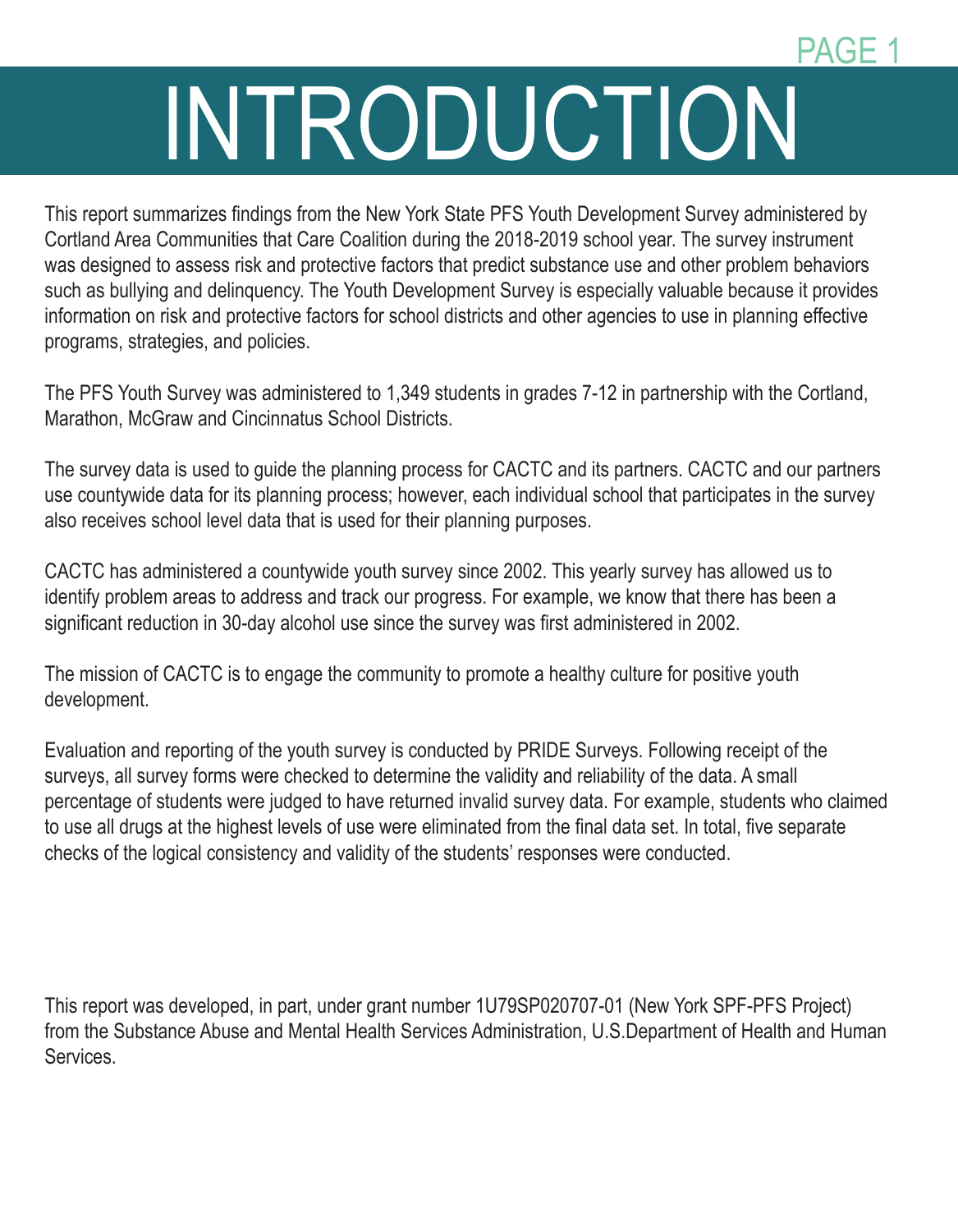

Past 30-Day Use refers to the question "*During the past 30 days, on how many occasions have you had beer, wine, or hard liquor to drink*."



Change represents year-to-year change tracking the same groups of students. For example, tracking last years 7th graders to 8th grade this year.

### PAST 30-DAY USE 2007-2018 PROGRESS



## BINGE DRINKING

Having five or more drinks in a row one or more times within the past two weeks.

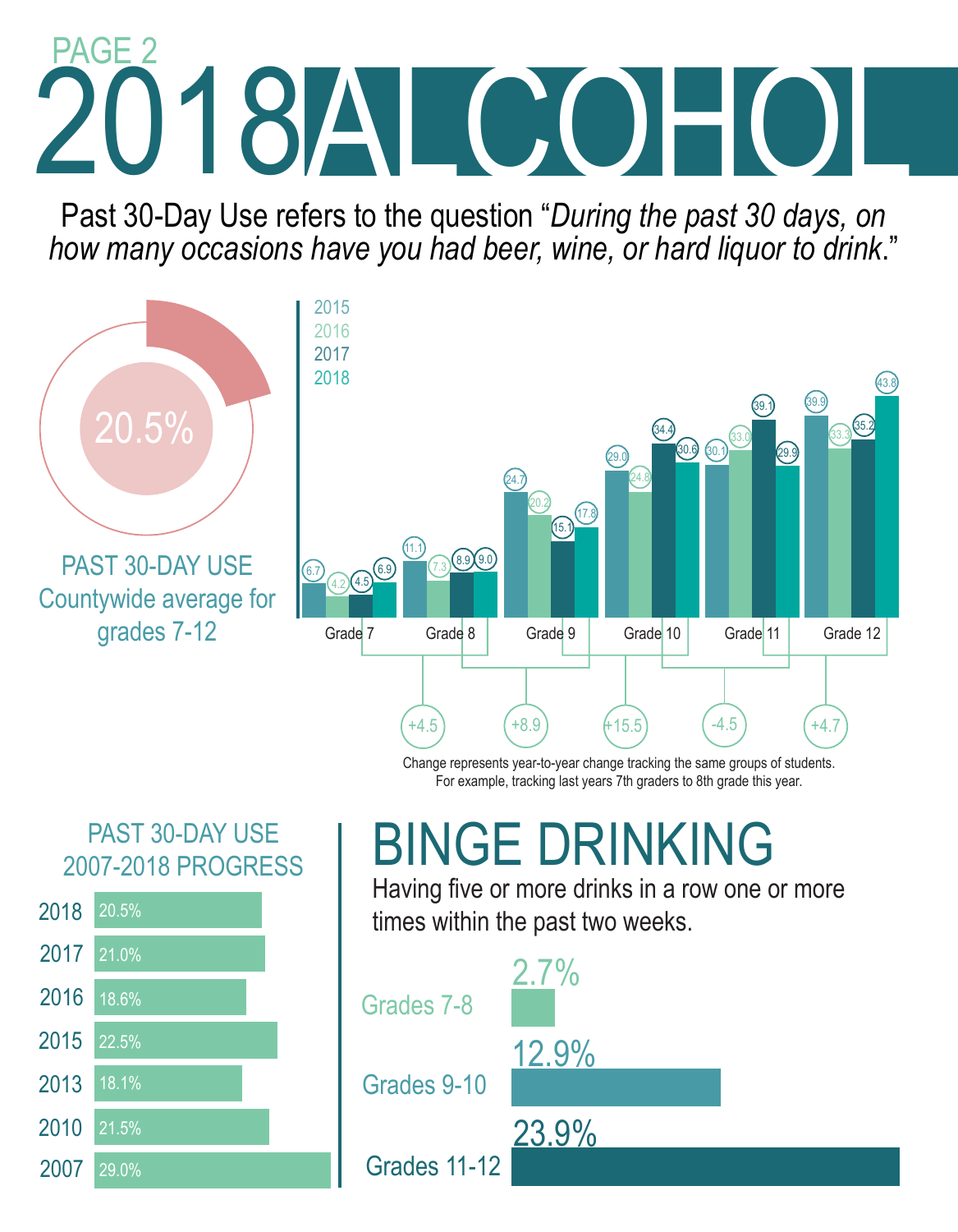The question: *"How much do you think people risk harming themselves physically or in other ways when they have five or more drinks of an alcohol beverage once or twice a week?"*

#### PERCEPTION OF RISK PARENTAL DISAPPROVAL FRIENDS DISAPPROVAL

71.2% 82.4%

**COHOL20** 

The question: *"How wrong do your parents feel it would be for you to have one or two drinks of an alcoholic beverage nearly every day?"*

PAGE 3

The question: *"How wrong do your friends feel it would be for you to have one or two drinks of an alcoholic beverage nearly every day?"*

Lifetime Use refers to the question "*In your lifetime, on how many occasions (if any) have you had beer, wine, or hard liquor to drink*?" Percentages of students indicating they have had beer, wine or hard liquor to drink on one or more occasions in their lifetime.



For example, tracking last years 7th graders to 8th grade this year.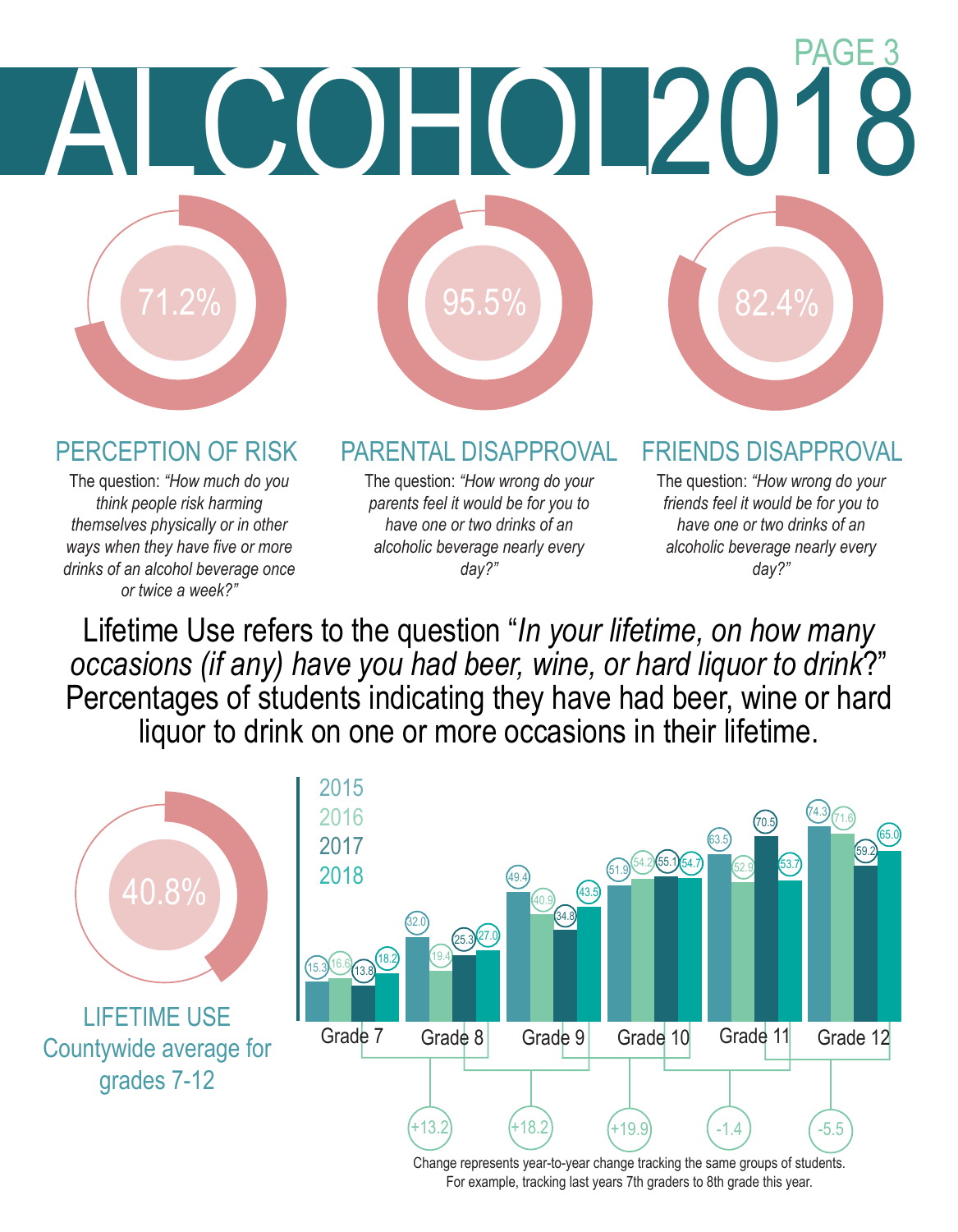# 2018 ILOBACCO PAGE 4

 Past 30-Day Use refers to the question "*How frequently have you smoked cigarettes during the past 30 days?*"



Change represents year-to-year change tracking the same groups of students. For example, tracking last years 7th graders to 8th grade this year.

#### PAST 30-DAY USE 2007-2018 PROGRESS





PAST 30-DAY USE Countywide average for grades 7-12

## VAPING 30-Day Use

Past 30-Day Use refers to the question "*During the past 30 days, on how many occasions did you use an electronic vaping device or e-cigarettes?*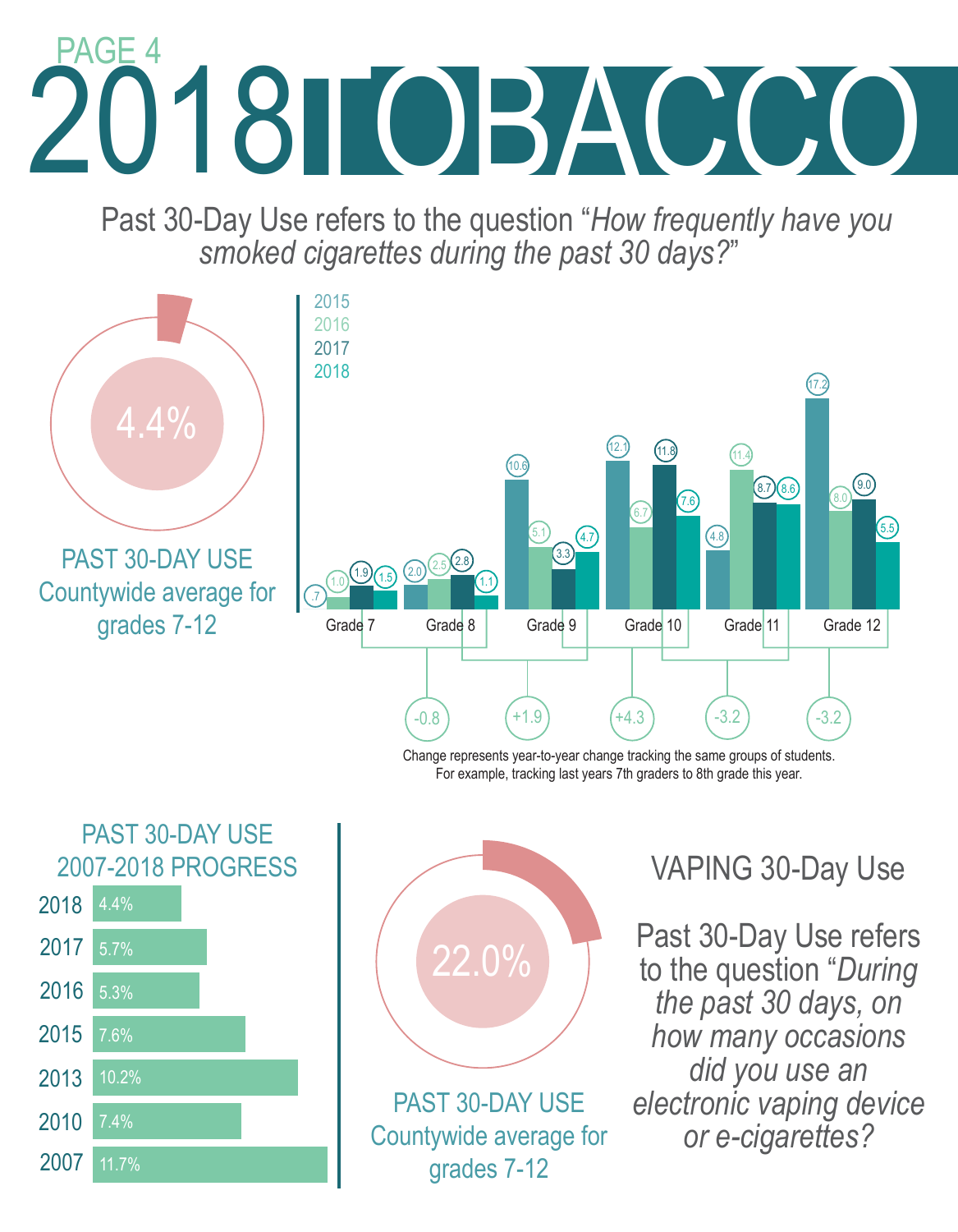OBAC.CO20 79.1% 88.2%

The question: *"How much do you think people risk harming themselves physically or in other ways if they smoke one or more packs of cigarettes per day?"*

#### PERCEPTION OF RISK PARENTAL DISAPPROVAL FRIENDS DISAPPROVAL

The question: *"How wrong do your parents feel it would be for you to smoke tobacco?"*

PAGE 5

The question: *"How wrong do your friends feel it would be for you to smoke tobacco?"*

Lifetime Use refers to the question "*Have you ever smoked cigarettes?*" Percentages of students indicating they have ever smoked cigarettes on one or more occasions in their lifetime.



For example, tracking last years 7th graders to 8th grade this year.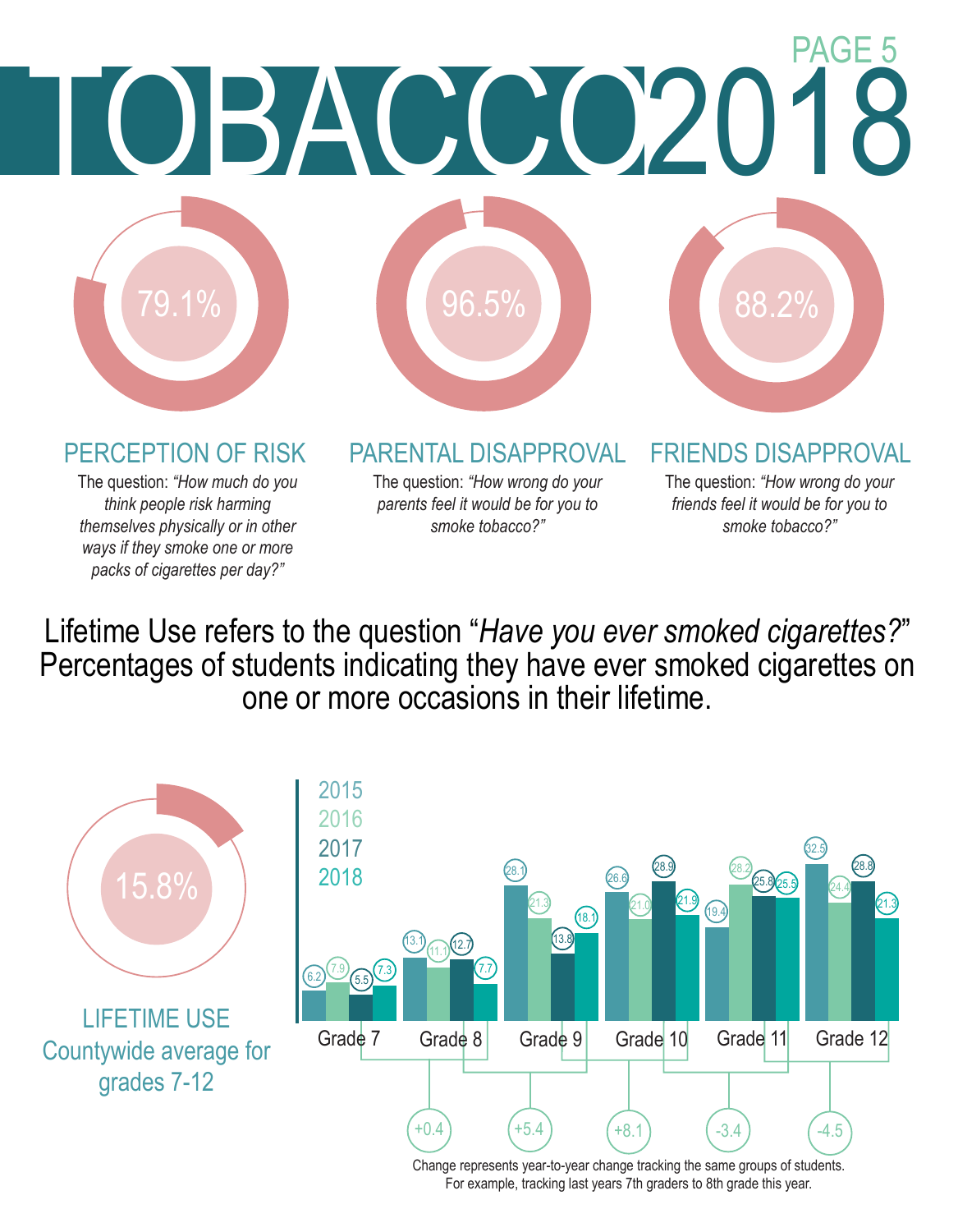# 2018MARIJUANA PAGE 6

Past 30-Day Use refers to the question "*During the past 30 days, on how many occasions have you used marijuana (grass, pot, weed) or used hash oil or dabs?*"



Change represents year-to-year change tracking the same groups of students. For example, tracking last years 7th graders to 8th grade this year.

#### PAST 30-DAY USE 2007-2018 PROGRESS



## DRUGGED DRIVING

Percentage of students who reported driving a car or other vehicle in the past 30 days under the influence of marijuana or other drugs.

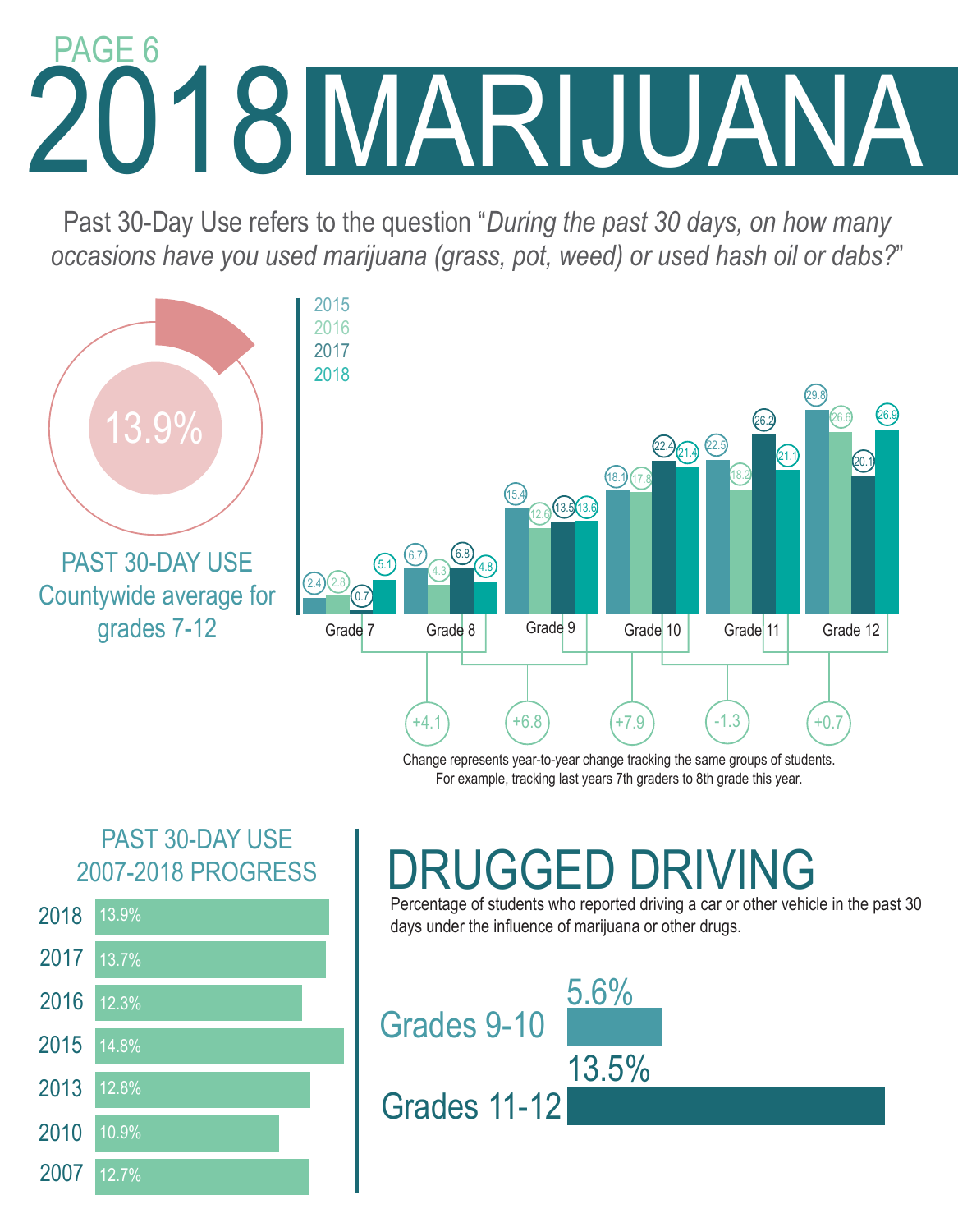## MARIJUANA201 PAGE



The question: *"How much do you think people risk harming themselves physically or in other ways if they try marijuana once or twice a week?"*



PERCEPTION OF RISK PARENTAL DISAPPROVAL FRIENDS DISAPPROVAL

The question: *"How wrong do your parents feel it would be for you to smoke marijuana?"*

The question: *"How wrong do your friends feel it would be for you to smoke marijuana?"*

Lifetime Use refers to the question "*In your lifetime, on how many occasions (if any) have you used marijuana (grass, pot, weed)*?" Percentages of students indicating that they have used marijuana on one or more occasions in their lifetime.



Change represents year-to-year change tracking the same groups of students. For example, tracking last years 7th graders to 8th grade this year.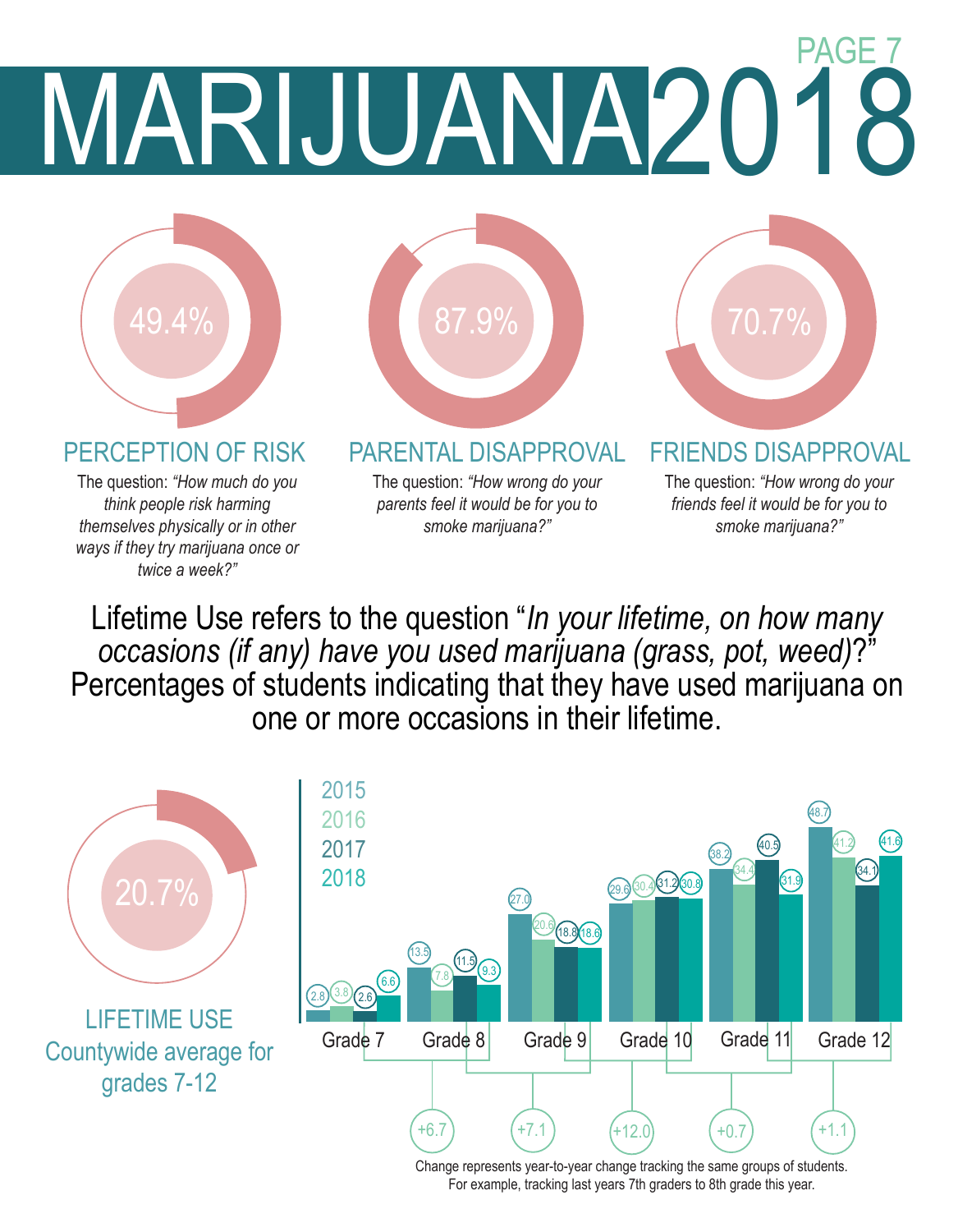## **2 PRESCRIPTION DRUGS** PAGE 8

Past 30-Day Use refers to the question "*During the past 30 days, on how many occasions have you used any prescription drugs without a prescription*?"



Change represents year-to-year change tracking the same groups of students. For example, tracking last years 7th graders to 8th grade this year.



## CESS

Percentage of students who reported how they got prescription pain relievers that weren't prescribed to them.

| Found them at home                                 | $137.5\%$ |
|----------------------------------------------------|-----------|
| From friend or a relative for free                 | 29.2%     |
| Bought them from a friend or relative              | 12.5%     |
| From a doctor, but I didn't follow doctor's orders | 4.2%      |
| From a drug dealer or other stranger               | 16.7%     |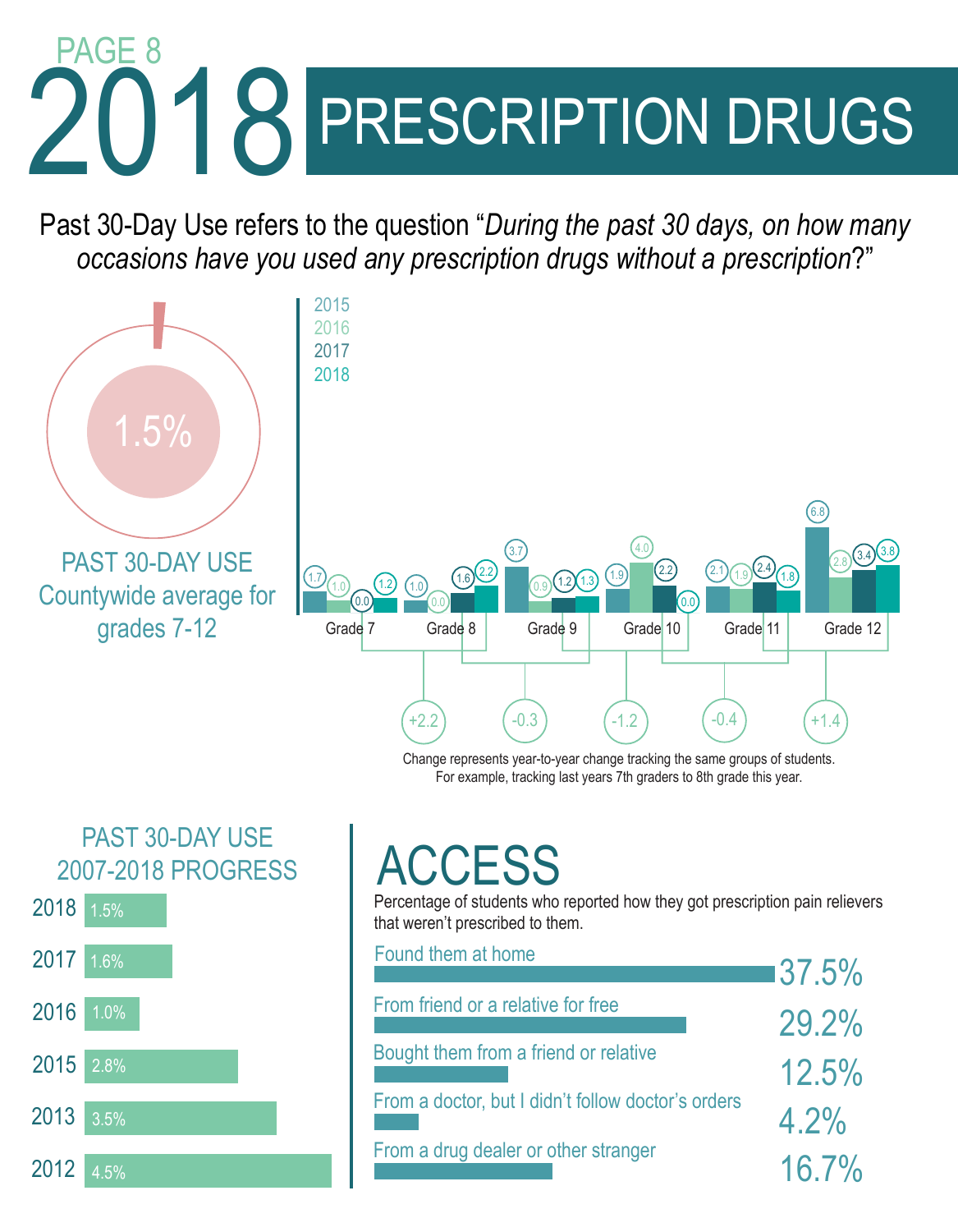# PRESCRIPTION DRUGS 2018



The question: *"How much do you think people risk harming themselves physically or in other ways when they use any prescription drug without a prescription?"*



#### PERCEPTION OF RISK PARENTAL DISAPPROVAL FRIENDS DISAPPROVAL

The question: *"How wrong do your parents feel it would be for you to use prescription drugs without a prescription?"*

The question: *"How wrong do your friends feel it would be for you to use any prescription drug without a* 

PAGE 9

*prescription?"*

Lifetime Use refers to the question "*In your lifetime, on how many occasions (if any) have you used prescription pain relievers not prescribed to you?"*  Percentages of students indicating they have ever used prescription pain relievers not prescribed to them on one or more occasions in their lifetime.

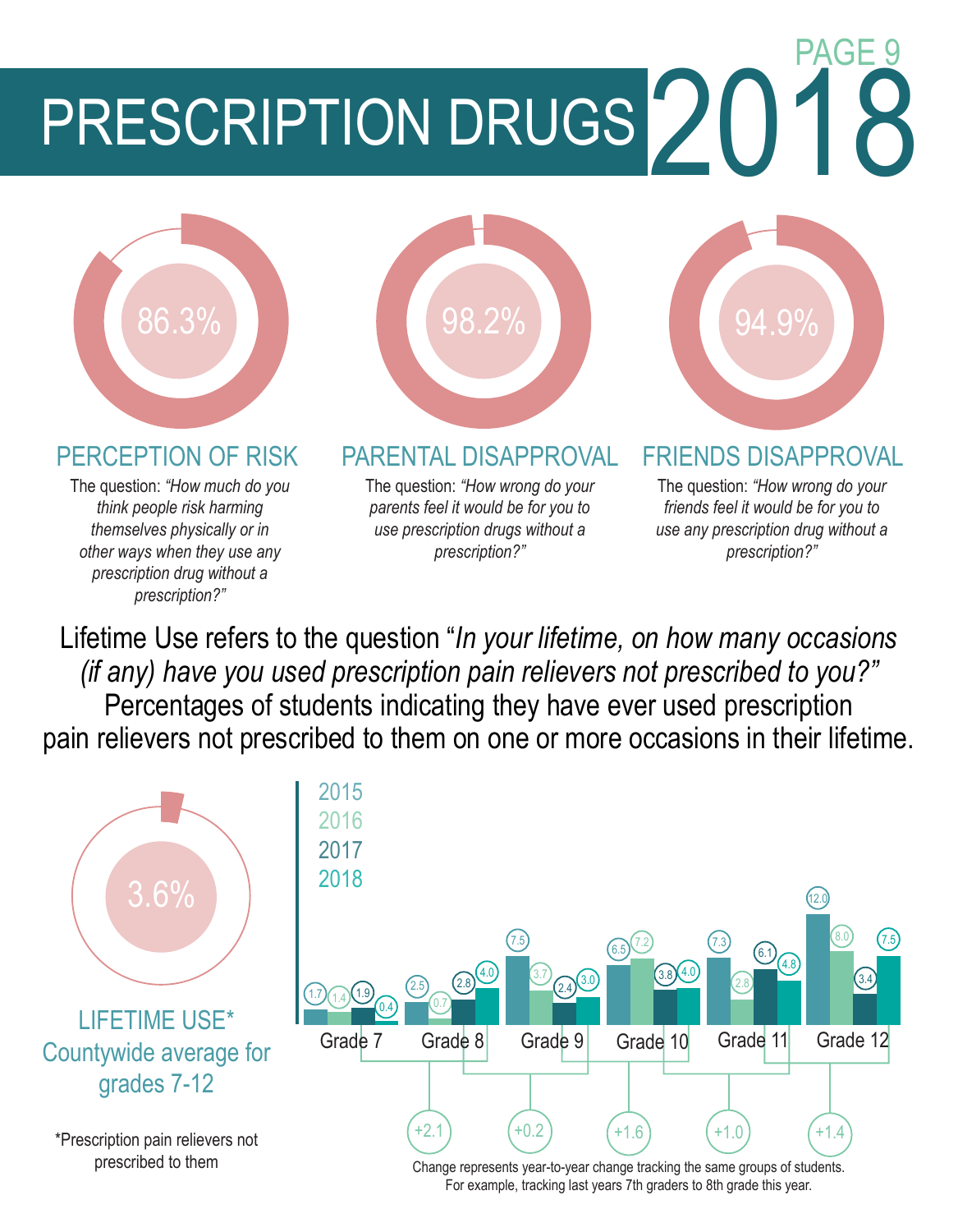

Protective factors exert a positive influence or buffer against the negative influence of risk, thus reducing the likelihood that adolescents will engage in problem behaviors.

### **FAMILY ATTACHMENT**

*Young people who feel that they are a valued part of their family are less likely to engage in substance use and other problem behaviors.*



## **FAMILY REWARDS FOR PRO-SOCIAL INVOLVEMENT**

*When parents, siblings, and other family members praise, encourage, and attend to things done well by their child, children are less likely to engage in substance use and problem behaviors.*

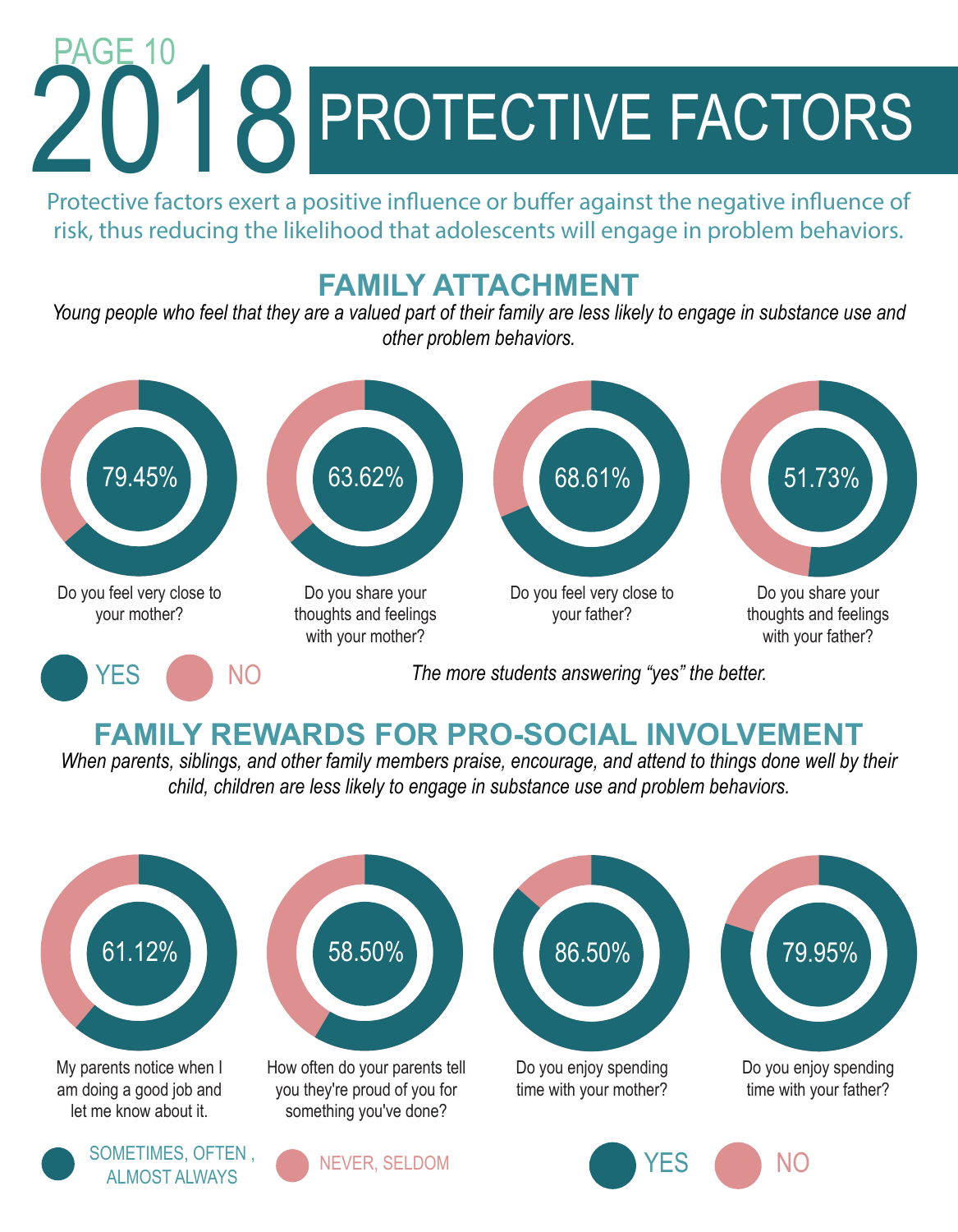## **2018 PAGE 11** PROTECTIVE FACTORS

Protective factors exert a positive influence or buffer against the negative influence of risk, thus reducing the likelihood that adolescents will engage in problem behaviors.

#### SCHOOL OPPORTUNITIES FOR PRO-SOCIAL INVOLVEMENT

*When young people are given more opportunities to participate meaningfully in important activities at school, they are less likely to engage in drug use and other problem behaviors.*



In my school, students have lots of chances to help decide things like class activities and rules.

There are lots of chances for students in my school to talk with a teacher one-on-one.



There are lots of chances for students in my school to get involved in sports and clubs.



I have lots of chances to be part of class discussions or activities.



*The more students answering "yes" the better.* 

#### SCHOOL REWARDS FOR PRO-SOCIAL INVOLVEMENT

*When young people are recognized and rewarded for their contributions at school, they are less likely to be involved in substance use and other problem behaviors.*

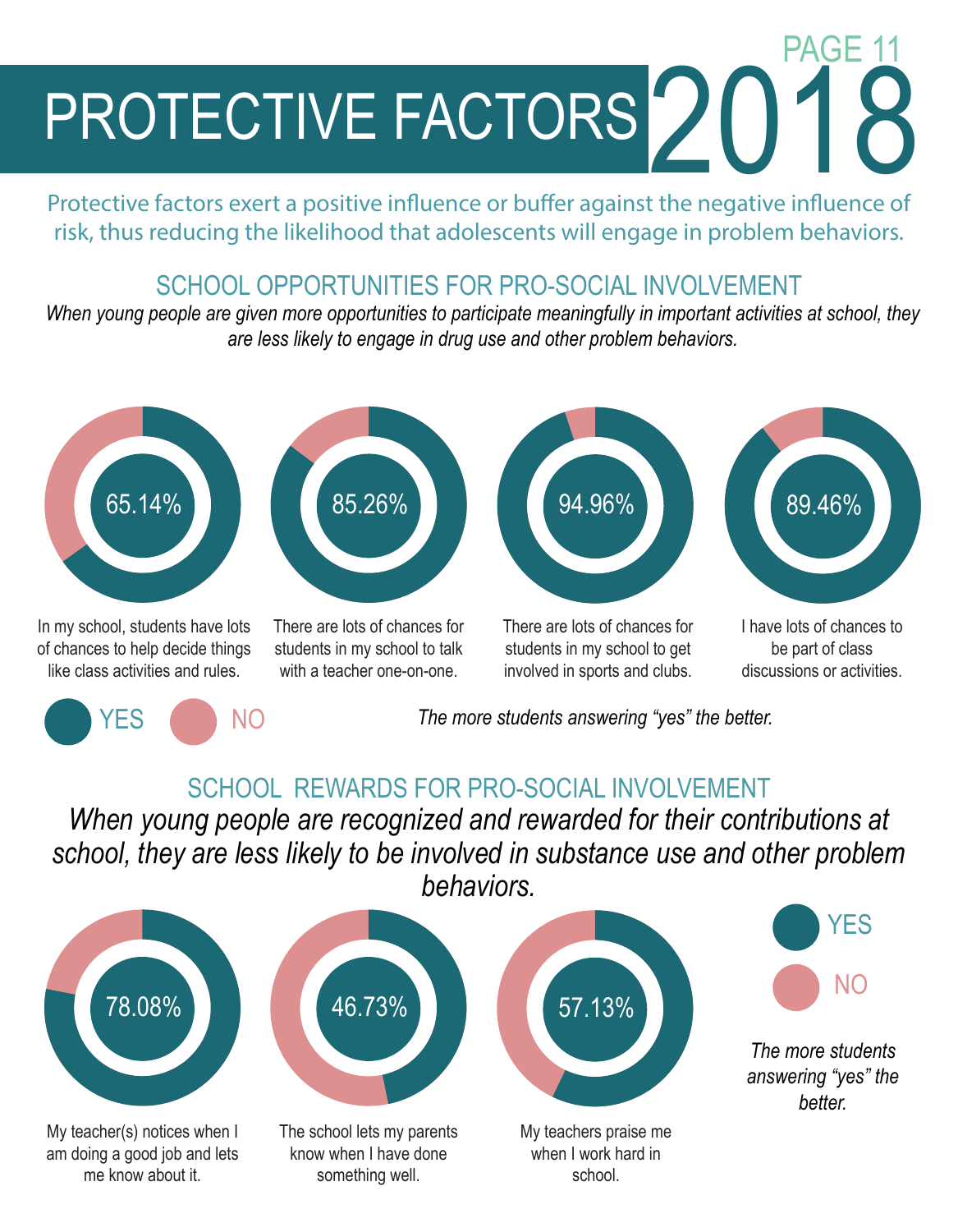## **2018** PAGE 12 PROTECTIVE FACTORS

Protective factors exert a positive influence or buffer against the negative influence of risk, thus reducing the likelihood that adolescents will engage in problem behaviors.

#### FAMILY OPPORTUNITIES FOR PRO-SOCIAL INVOLVEMENT

*Young people who are exposed to more opportunities to participate meaningfully in the responsibilities and activities of the family are less likely to engage in drug use and other problem behaviors.*



#### OPPORTUNITIES FOR PRO-SOCIAL INVOLVEMENT *Participation in positive school and community activities helps provide protection for youth.*

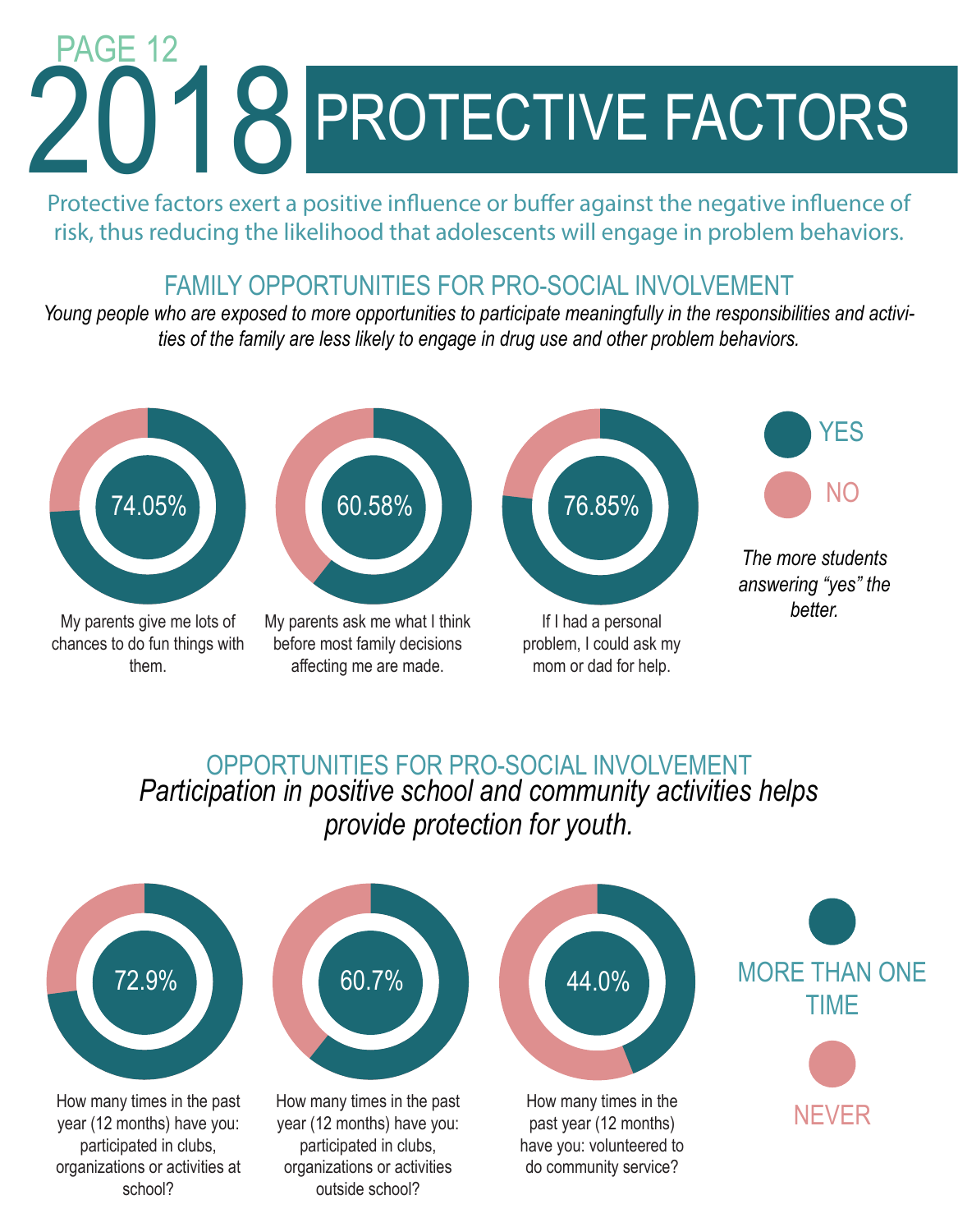## RISK FACTORS

Risk factors include characteristics of school, community, and family environments, as well as characteristics of students and their peer groups that are known to predict increased likelihood of drug use, delinquency, and violent behaviors among youth.

 $201$ 

PAGE 13

#### LOW COMMITMENT TO SCHOOL

*Factors such as liking school, spending time on homework, and perceiving the coursework as relevant are also negatively related to drug use.*

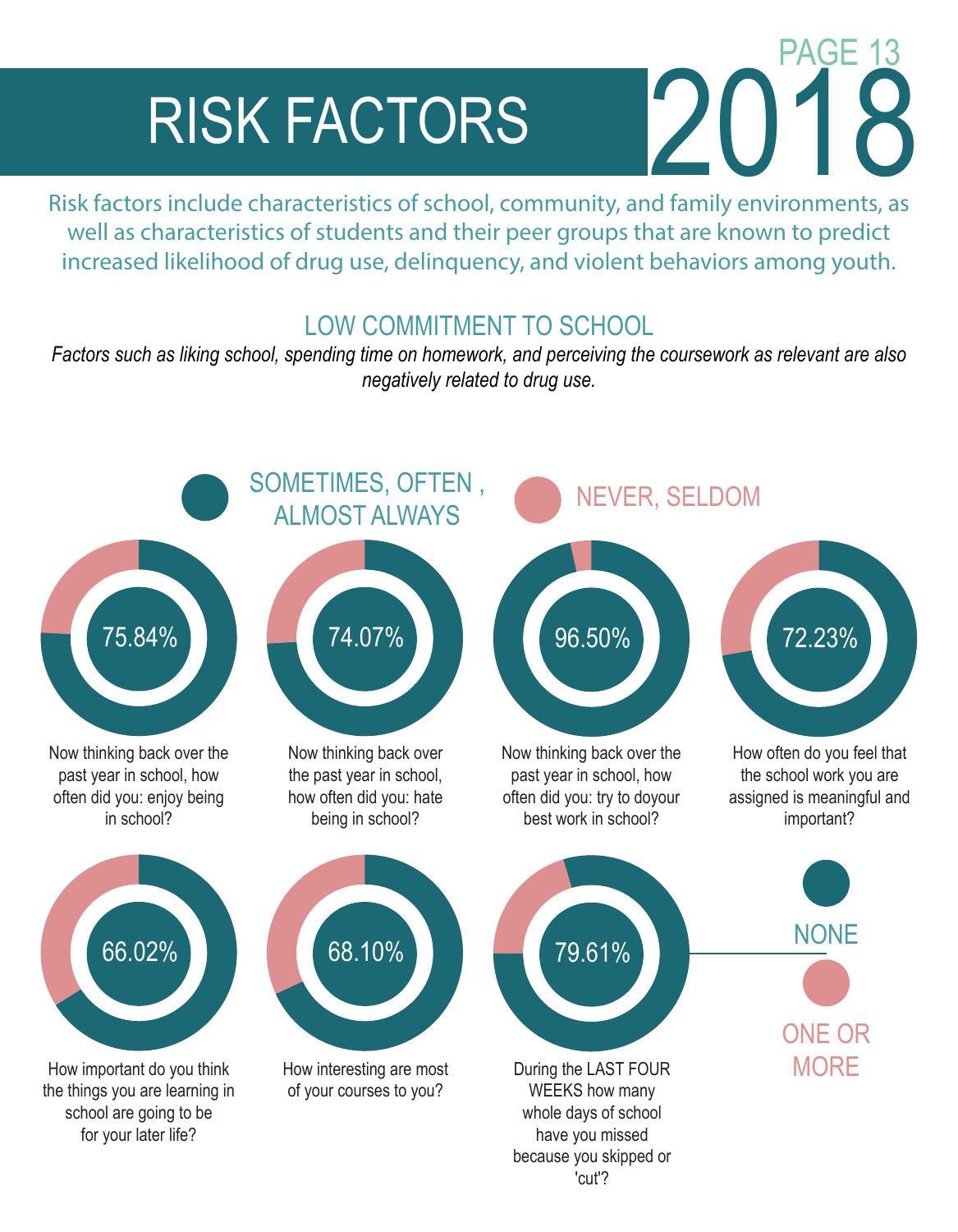

## RISK FACTORS

Risk factors include characteristics of school, community, and family environments, as well as characteristics of students and their peer groups that are known to predict increased likelihood of drug use, delinquency, and violent behaviors among youth.

#### POOR FAMILY MANAGEMENT

*Parents' use of inconsistent and/or unusually harsh or severe punishment with their children places them at higher risk for substance use and other problem behaviors. Also, parents' failure to provide clear expectations*  and to monitor their children's behavior makes it more likely that they will engage in drug abuse whether or not *there are family drug problems.*

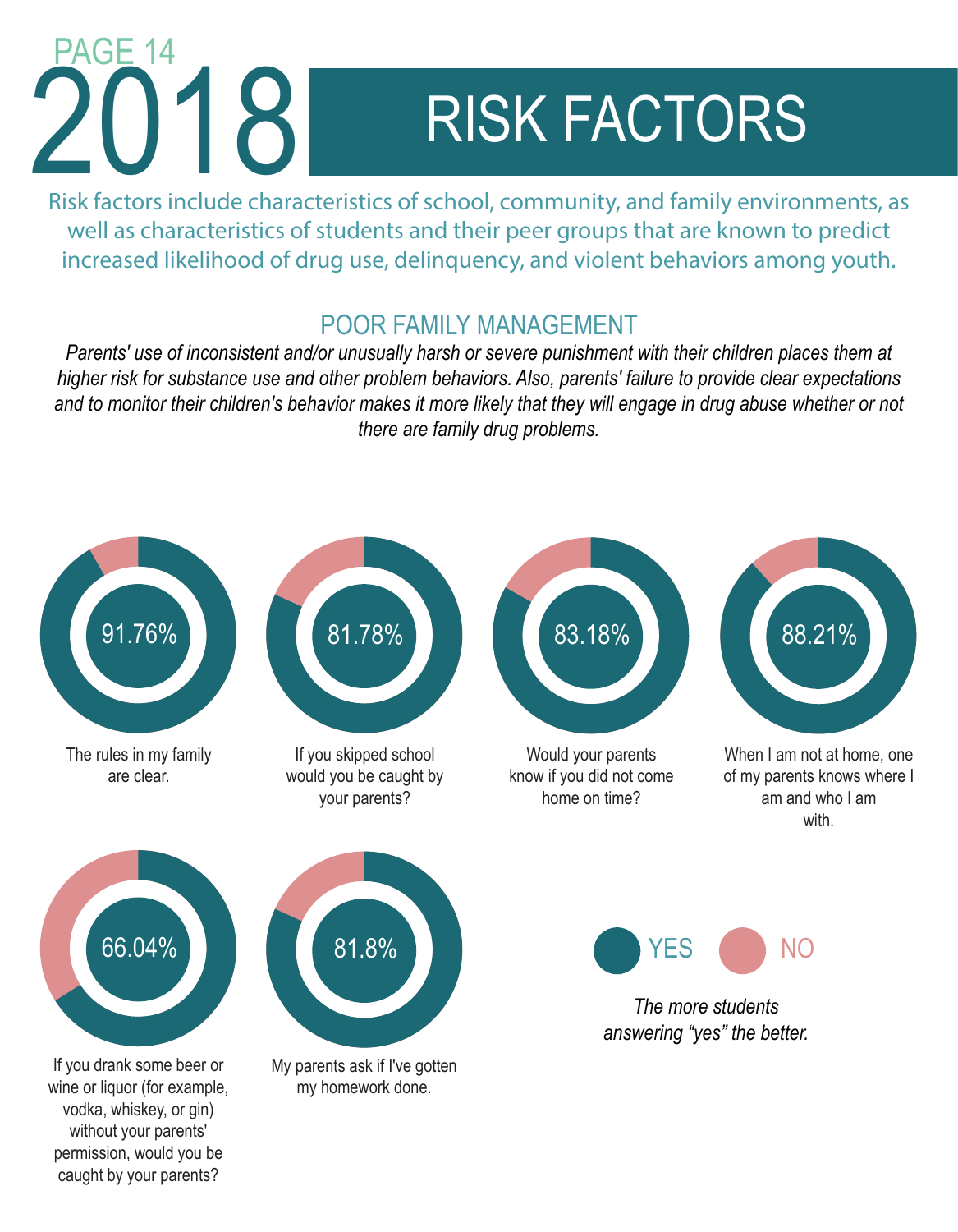## RISK FACTORS<br>Risk factors include characteristics of school, community, and family environments, as RISK FACTORS

well as characteristics of students and their peer groups that are known to predict increased likelihood of drug use, delinquency, and violent behaviors among youth.

PAGE 15

#### DEPRESSIVE SYMPTOMS

*Young people who express feelings of sadness for long periods over the past year and who have negative attitudes about themselves and life in general are more likely to use drugs.*



#### FAMILY CONFLICT

*Children raised in families high in conflict, whether or not the child is directly involved in the conflict, are at risk for both delinquency and drug use.*

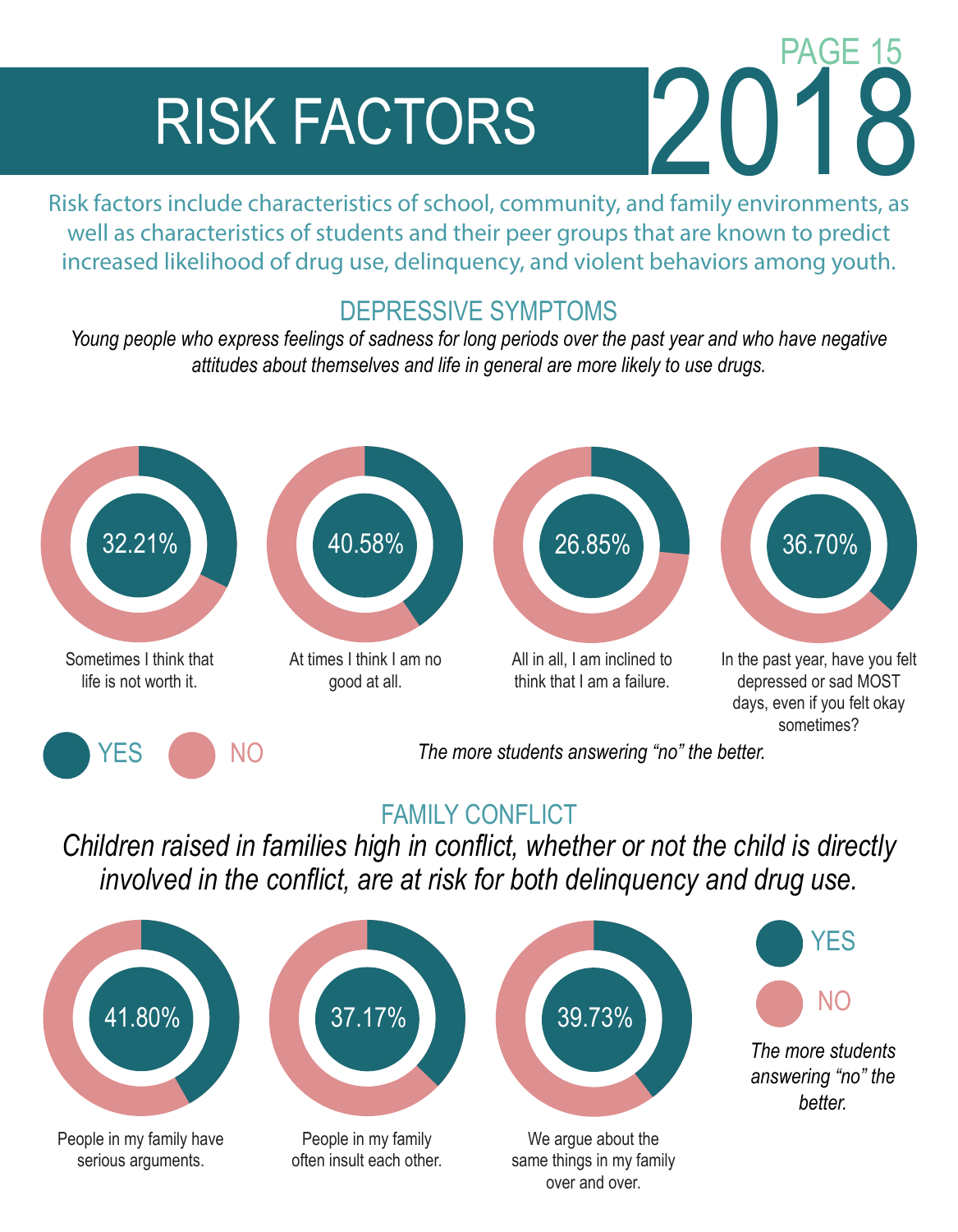## RISK FACTORS

Risk factors include characteristics of school, community, and family environments, as well as characteristics of students and their peer groups that are known to predict increased likelihood of drug use, delinquency, and violent behaviors among youth.

2018

PAGE 16

#### FAMILY HISTORY OF ANTISOCIAL BEHAVIOR

*When children are raised in a family with a history of problem behaviors (e.g., violence or ATOD use), the children are more likely to engage in these behaviors.*

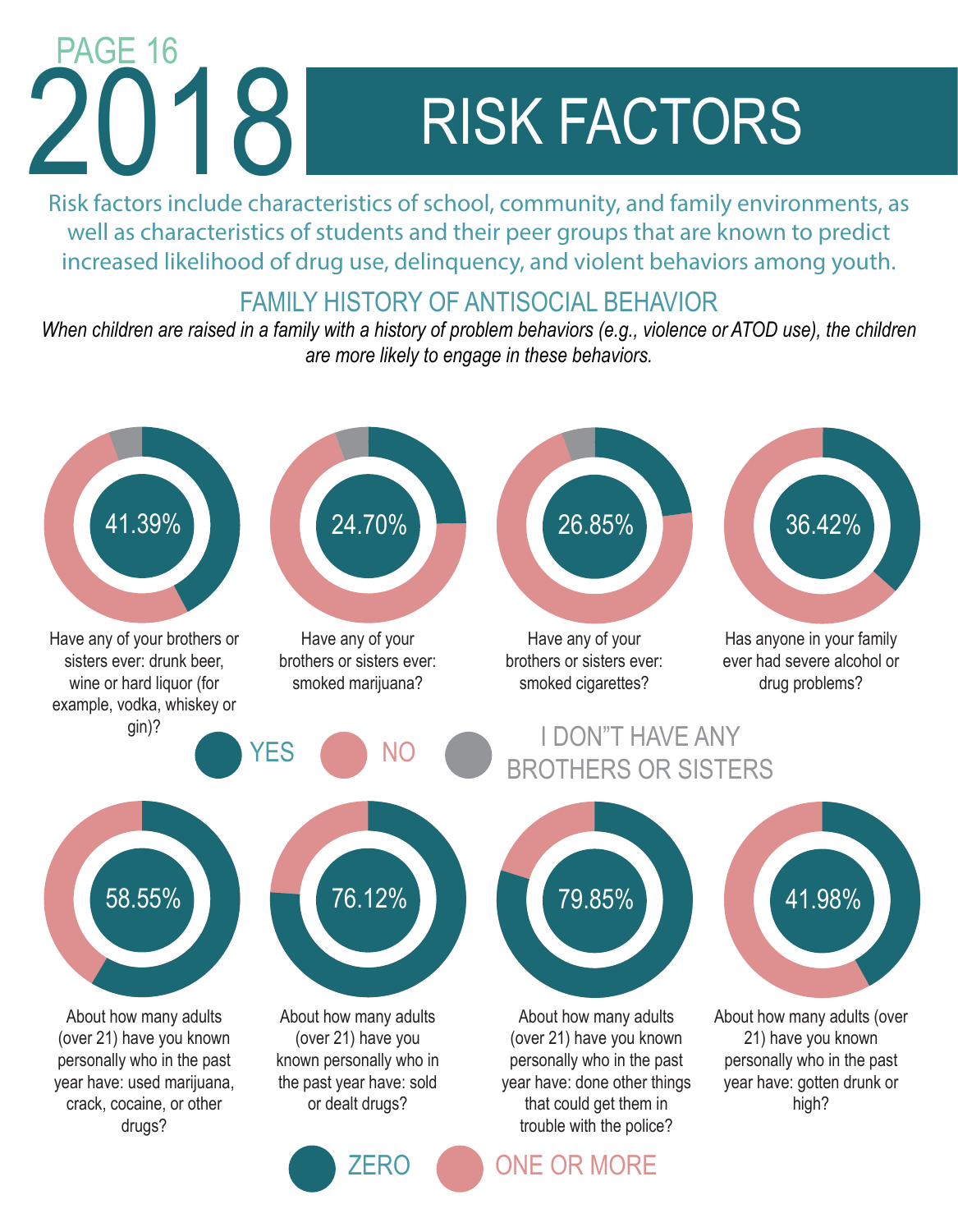# BULLYING 2018 PAGE 17

BULLIED SOMEONE